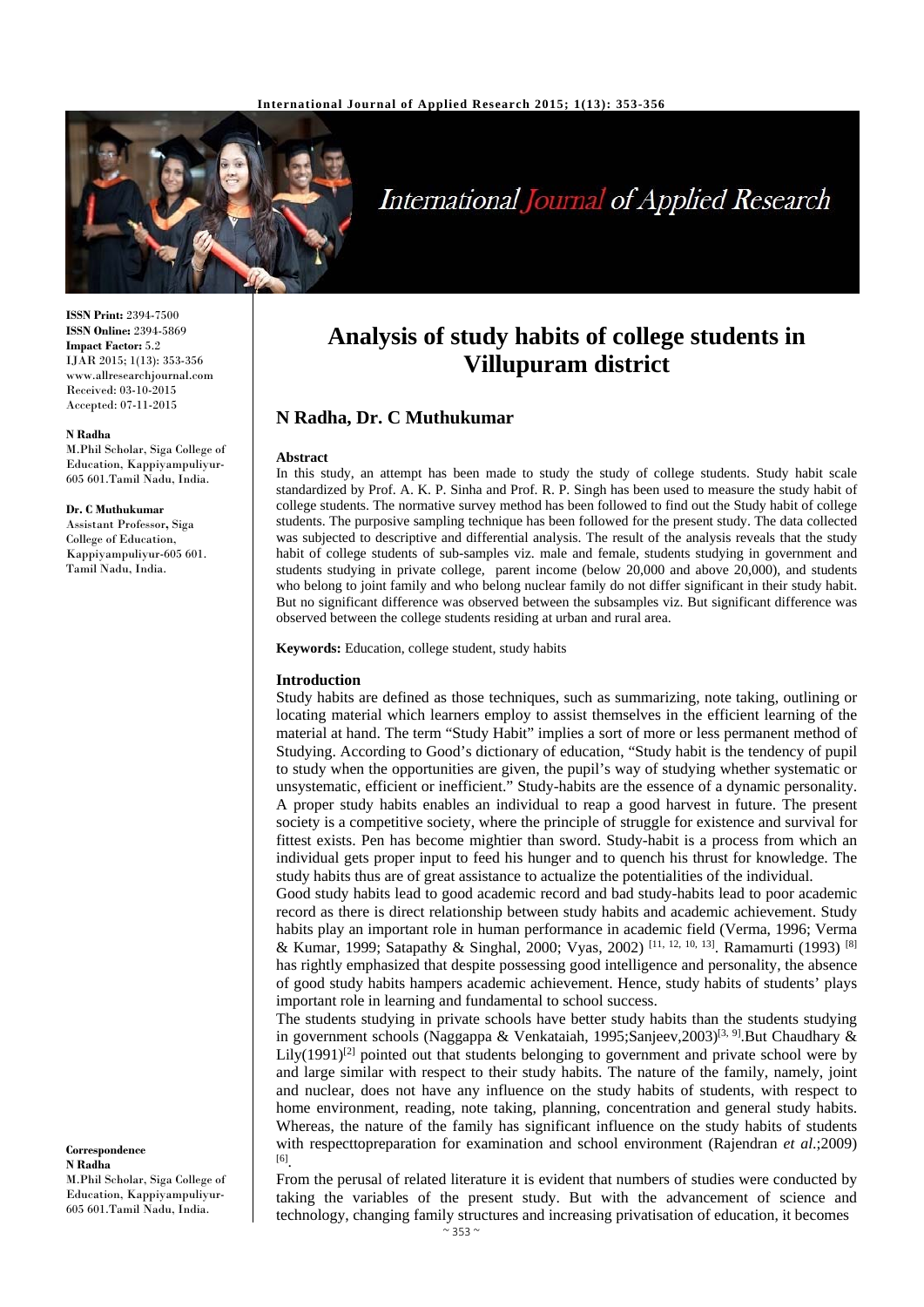essential to conduct a fresh study. In the presents study a humble attempt has been made in this regard.

#### **Concept of Study Habits**

Study habit can be defined as the sum total of all habits, determined purposes and enforced practices that the individual has in order to learn. It is necessary for the students to develop special study habits and skills. It is a well- formed habit that furnishes its own source of motivation. Students who study according to the time table, regularity in preparing and learning lessons, adopting a suitable sitting posture while studying, struggling had to overcome difficulties or in other words by put in their best efforts are like to excel others of equal intelligence only because of their superior study habits. Literally speaking, study habits are a combination of two words, 'Study' and 'Habits'. According to Onubugwu (1990)<sup>[4]</sup>, Study habits is a technique, a student employs to go about his or her studies which are consistent and have become stereotyped as a result of long application or practice..

Study habits can be thus interpreted as a planned program of subject mastery. The most important requisite for effective study habit is a good system of study; the individual should evolve two fundamental abilities that is regulation of work and the persistence till the end. There are many factors viz. concentration, motivation, keen observation, adjustment in school, reading and note taking ability, networking etc. which influence the proper developments of study habits. So proper study habits, not only help in upgrading the underachievers but also check the wastage of potentialities if competent students.

#### **Review of the Literature**

Ramachandra Reddy and Nagaraju (2001) [7] conducted a study on "Influence of Sex and Locality on Study Habits of Class X Pupils". The objectives of the study were to identify the difference in the study habit between boys and girls and to study the difference in the rural and urban school pupils' study habits. Descriptive survey methods as well as qualitative and quantitative approaches were adopted in the study. The sample was taken from 200 pupils from Class X, Kurnool district in Andhra Pradesh, using probability sampling method for the study. The major findings of the study were i) Urban pupils differed from the rural pupils in their study habits. ii) There was no significant impact of sex on the study habits and iii) There was no interaction effect of sex and locality on the study habits. Study habits need to be improved among the high school students.

Vyas (2002) [13] conducted a study on "A Study of Learning Style, Mental Ability, Academic Performance and Other Ecological Correlates of under Graduate Adolescent Girls of Rajasthan". The objectives of the study were to compare the academic performance of students in respect of different learning styles and to study the interactive effect of ecological correlates and learning style on academic performance of girls. A sample of 500 girls from Class XII of 16 Government Sr. Secondary colleges of Baran, Bundi, Jhalawar and Kota District in Rajasthan was taken. Under the ecological category the investigator has opted the area (urban/rural) and the level of parent's education, their occupation and income. The tools used include Learning of students and iv) An ecological factor namely, residence and its interaction with environmental has found significantly contributing towards the better learning style of academic

performance. Style Inventory by K.K. Rai and K.S Narual, Mental Ability Test by S. Jalota, SEs Scale by R.A. Singh and S.K. Saxena and academic performance marks obtained by the students in board examination. The statistical techniques used were Mean, Standard Deviation, 't' test and 'F' test for data analysis. The major findings of the study were i) the environmental, emotional, sociological dimension of learning style do not affect significantly the academic performance of girls. ii) Residence as urban/rural and ecological correlates has significant effect on the academic performance of girls. Parents' education, occupation and income do not affect significantly the academic performance of girls. Parents' education, occupation and income do not affect significantly the academic performance of girls. iii) The environmental dimension of learning style preference does not affect the academic performance where as mental ability influence the academic performance.

Patel (2002) made an investigation into the "Study Habits of the Adivasi students of secondary colleges of panchamahals Districts in Relation to some psychosocio variables". The objective of the study was to study the study Habits of the Adivasi students in relation to Area, Sex, I.Q., Vocational Aspirations and SES. The Methodology used in this study was descriptive in nature. Survey method was employed. 1035 Adivasi (S.T) students of semi-government secondary colleges of panchmahals district were selected randomly. The tools used for measuring the variables were Desai-Bhatt's Group of study intelligence Test, Vocational Aspiration measurement by Dr. A.K. Shrivastav, scale of Socio-economic status by Patel and a study Habits Inventory constructed and standardized by the investigator. The testretest reliability was found 0.82. For data analysis, critical Ratio and Analysis of variance were used as statistical technique. The findings of the study showed that there is significant effect of Area, I.Q., and Vocational aspiration on study Habits.

Yenagi (2006) conducted a study on "Study habit is a function of self-perception among intellectually gifted and non-gifted students". A sample of 1020 pre university college students was randomly selected from colleges in and around Hubli and Dharwad cities of Karnataka state. Study habit inventory by Patel (1976) and self-perception inventory by Soars and Soars (1976) were considered for data collection. The results revealed that the overall study habit was significantly differed from gifted and non-gifted groups. General habits and attitudes, planning of subjects, reading and note taking habits, habits of concentration were also found to be significant.

#### **Sample of the Study**

The sample includes 170 male and 130 female college students studying in government and private arts and science colleges at Villupuram District in Tamilnadu.

#### **Method of the Study**

The normative survey method has been followed to find out the study habit of college students. The purposive sampling technique has been followed for the present study.

#### **Tool Used For Present Study**

Study habit scale standardized by Prof. A. K. P. Sinha and Prof. R. P. Singh (1980) has been used for the present study to measure the study habit. It is a three point scales, which includes 45 statements.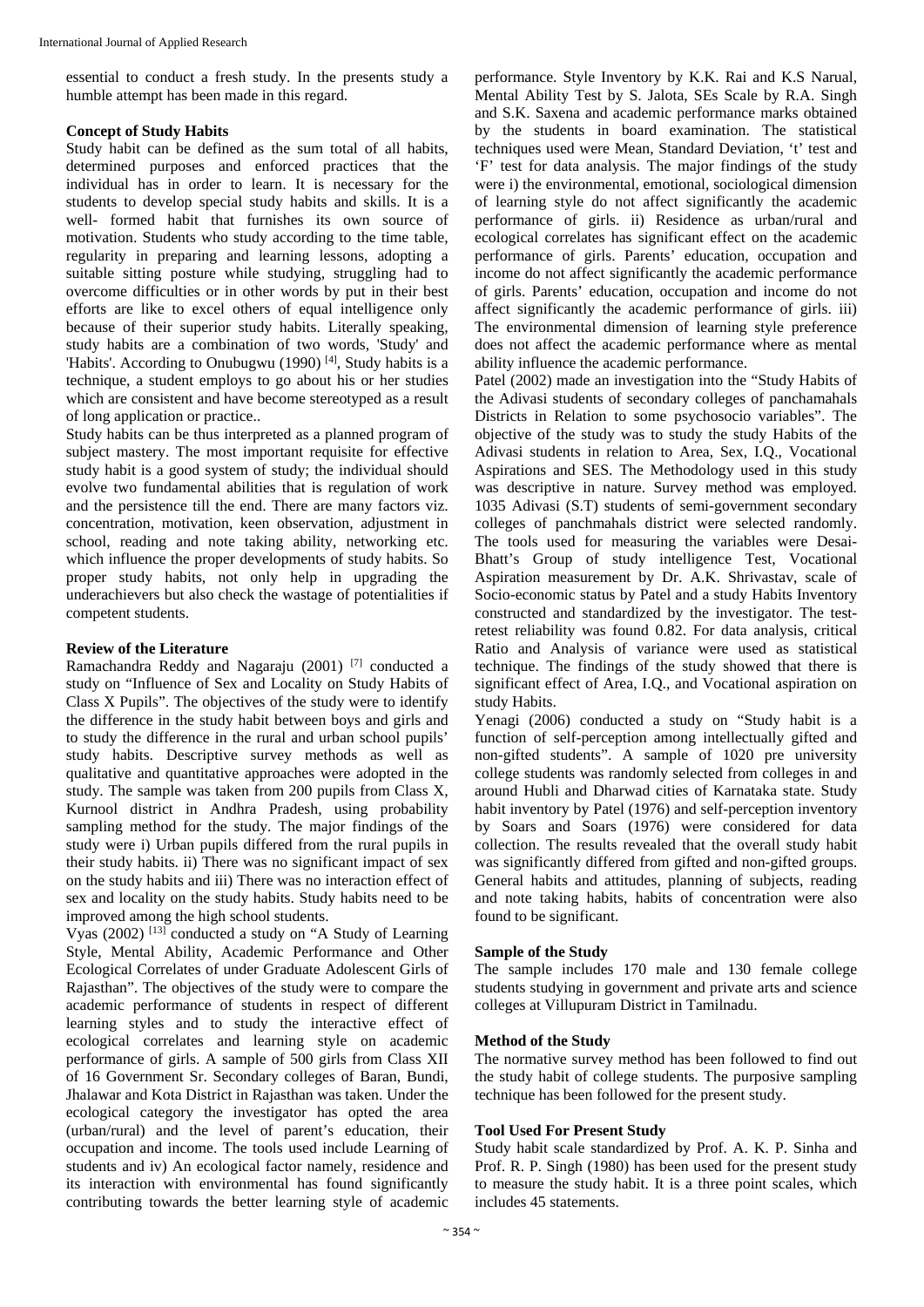#### **Statistical Techniques Used**

The data collected from the sample has been subjected to Descriptive and Differential analysis.

### **Operational Definition**

A few terms have been frequently used that have got specific meaning for the present investigation. Given below are the operational definitions some of such key terms.

#### **Study Habits**

Habit is something that is done and on a scheduled, regular and planned basis that it not regulated to a second place or optional place in one's life. In the field of education, habits of thinking regularly, proper reasoning concentration on study, punctuality etc., and help the students in their proper learning.

Study habit refers to the method or technique of effective learning which in turn involves a set of study skills as organization of time, effective use of time, reading skills, essay writing, report writing skills, note taking, examination techniques and even job –hunting skills.

#### **Objectives of the Study**

The study has the following objectives:

- 1. To find out whether there is any significant difference between male and female students in their study habit.
- 2. To find out whether there is any significant difference between the students residing at urban area and rural area in their study habit.
- 3. To find out whether there is any significant difference between the college students studying in government school and private schools in their study habit.
- 4. To find out whether there is any significant difference between parents income (below 20000and 20000 above in their study habit.
- 5. To find out whether there is any significant difference between college students who belong to joint family and those who belong to nuclear family in their study habit.

#### **Hypotheses of the Study**

- 1. There is no significant difference between male and female college students in their study habit.
- 2. There is no significant difference between the students residing at urban and rural area in their study habit.
- 3. There is no significant difference between the college students studying in Government and private college in their study habit.
- 4. There is no significant difference between the parents income (below 20,000 and above 20,000) in their study habit.
- 5. There is no significant difference between college students who belong to joint family and those who belong to nuclear family in their study habit.

## **Analysis of Data and Interpretation**

| Variables                            | N   | Mean   | <b>Standard</b> | 't' value |
|--------------------------------------|-----|--------|-----------------|-----------|
| Male                                 | 170 | 127.23 | 17.32           | $0.32$ NS |
| Female                               | 130 | 126.72 | 20.96           |           |
| Students residing at Urban area      | 102 | 133.41 | 17.68           | 5.97 S    |
| Students residing at rural area      | 198 | 123.67 | 19.43           |           |
| Students studying in Govt college    | 174 | 126.61 | 17.35           | $0.38$ NS |
| Students studying in Private college | 126 | 127.23 | 20.98           |           |
| <b>Below 20000</b>                   | 190 | 127.26 | 19.18           | 1.84 NS   |
| 20000 above                          | 110 | 128.65 | 19.20           |           |
| Students belong to Joint family      | 184 | 127.75 | 22.58           | $0.67$ NS |
| Students belong to Nuclear family    | 116 | 126.59 | 17.82           |           |
|                                      |     |        |                 |           |

S- Significant, NS – No Significant

The 't' value has been calculated to compare male and female college students on study habit**.** The't' value is found to be 0.32 (Table 1). It is not significant at 0.05 level. Hence it is concluded that there is no significant difference between male and female college students on study habit.

The't' value has been calculated to compare the college students residing at urban area and rural area on study habit**.**  The't' value is found to be 5.97 (Table-1). It is significant at 0.05 level. Hence, it is concluded that there is a significant difference between college students residing at urban and rural area on study habit. From the mean value, it is noticed that the study habit is high for the college students residing at urban area than the college students residing at rural area.

The't' value has been calculated to compare the college students studying in government school and private schools on study habit. The't' value is found to be 0.38 (Table-1). It is not significant at 0.05 level. Hence, it is concluded that there is no significant difference between students studying in government colleges and students studying in private colleges on study habit.

The't' value has been calculated to compare the parent income (below 20,000 and (above 20,000) in their study habit. The't' value is found to be 1.84 (Table 1). It is not significant at 0.05 level. Hence, it is concluded that there is no significant difference between parent income (below 20,000 and (above 20,000) in their study habit.

The't' value has been calculated to compare the college students who belong to joint family and those who belong to nuclear family in their study habit. The't' value is found to be 0.67 (Table 1). It is not significant at 0.05 level. Hence, it is concluded that there is no significant difference between college students who belong to joint family and who belong nuclear family in their study habit.

## **Major Findings of the Study**

The following are the important findings of the study:

- There is no significant difference between male and female college students on study habit.
- There is a significant difference between college students residing at urban and rural area on study habit. From the mean value, it is noticed that the study habit is